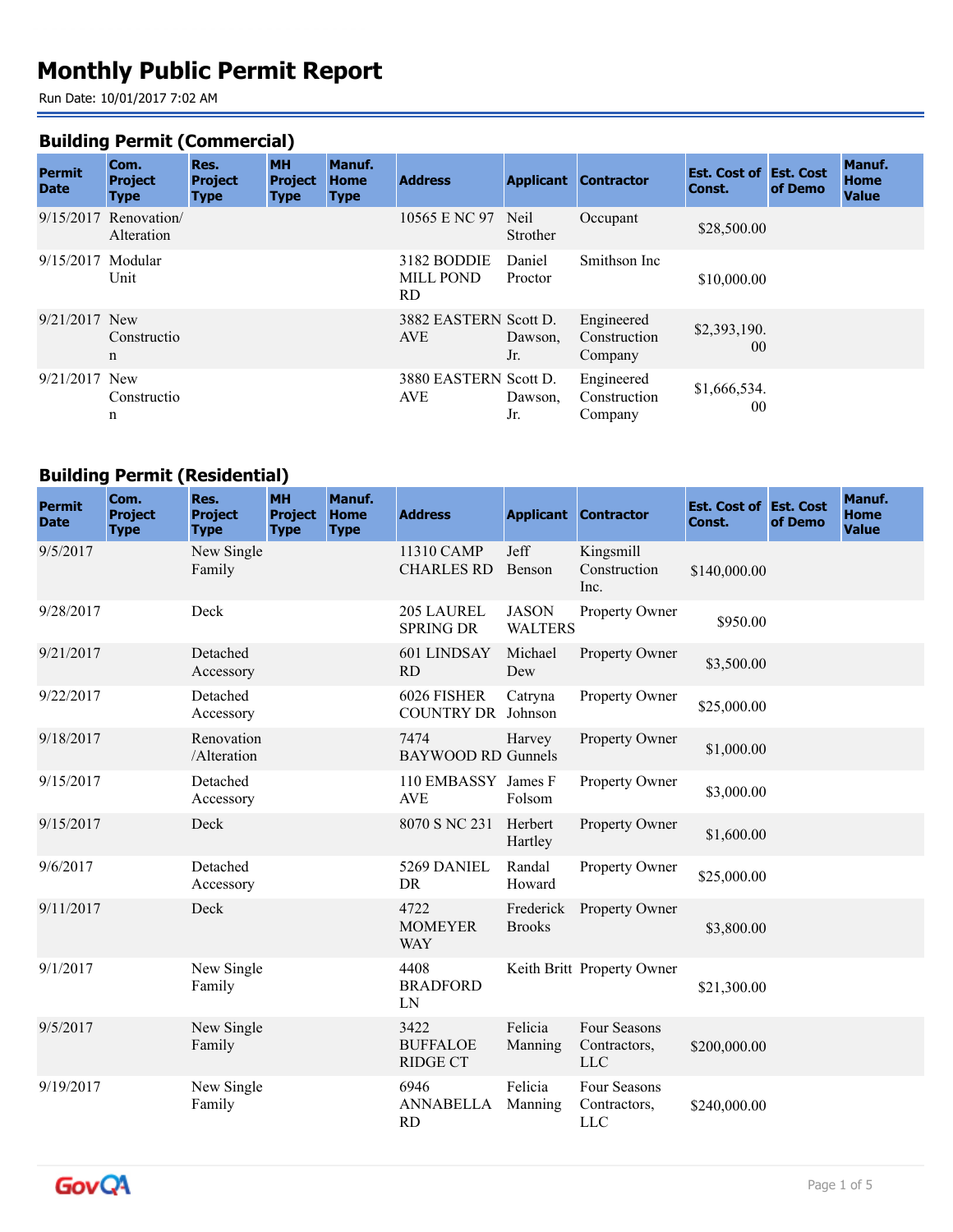## **Building Permit (Residential)**

| <b>Permit</b><br><b>Date</b> | Com.<br><b>Project</b><br><b>Type</b> | Res.<br><b>Project</b><br><b>Type</b> | <b>MH</b><br><b>Project</b><br><b>Type</b> | Manuf.<br><b>Home</b><br><b>Type</b> | <b>Address</b>                                       |                                                | <b>Applicant Contractor</b>                  | <b>Est. Cost of Est. Cost</b><br>Const. | of Demo | Manuf.<br><b>Home</b><br><b>Value</b> |
|------------------------------|---------------------------------------|---------------------------------------|--------------------------------------------|--------------------------------------|------------------------------------------------------|------------------------------------------------|----------------------------------------------|-----------------------------------------|---------|---------------------------------------|
| 9/27/2017                    |                                       | New Single<br>Family                  |                                            |                                      | 6404 VENICE<br><b>CT</b>                             | Felicia<br>Manning                             | Four Seasons<br>Contractors,<br><b>LLC</b>   | \$240,000.00                            |         |                                       |
| 9/22/2017                    |                                       | New Single<br>Family                  |                                            |                                      | 6392 STONEY Erader<br>HILL CHURCH Mills<br><b>RD</b> |                                                | Erader Mills<br>Construction Co.             | \$80,000.00                             |         |                                       |
| 9/27/2017                    |                                       | Miscellane<br>ous                     |                                            |                                      | 401 WARD ST                                          | Danny<br>Townsend                              | Sears Home<br>Improvement<br>Products, Inc   | \$8,571.00                              |         |                                       |
| 9/25/2017                    |                                       | New Single<br>Family                  |                                            |                                      | 603 E CHURCH Macon<br><b>ST</b>                      | Robertson                                      | Robertson<br><b>Realty Company</b>           | \$110,000.00                            |         |                                       |
| 9/25/2017                    |                                       | Deck                                  |                                            |                                      | 162 BARBARA Frank<br>LN                              | <b>Brown</b>                                   | Frank's Home<br>Place, Inc.                  | \$2,000.00                              |         |                                       |
| 9/6/2017                     |                                       | New Single<br>Family                  |                                            |                                      | 10460 NADE<br><b>RD</b>                              | Dexter<br>Webb                                 | Heritage<br>Builders of NC,<br>Inc           | \$160,000.00                            |         |                                       |
| 9/28/2017                    |                                       | Addition<br>(covered)                 |                                            |                                      | 5563<br><b>MOMEYER</b><br><b>WAY</b>                 | Wesley<br>Layton<br>(Frank's<br>Home<br>Place) | Michael Terry<br>Langley                     | \$14,200.00                             |         |                                       |
| 9/13/2017                    |                                       | New Single<br>Family                  |                                            |                                      | 10842 SELMA<br><b>RD</b>                             | Kevin R.<br>Kirton                             | KB Building $&$<br>Development<br><b>LLC</b> | \$140,000.00                            |         |                                       |
| 9/13/2017                    |                                       | New Single<br>Family                  |                                            |                                      | 11764 W<br><b>FINCH AVE</b>                          |                                                | Ted Daniel Ted S. Daniel                     | \$75,000.00                             |         |                                       |
| 9/19/2017                    |                                       | Addition<br>(covered)                 |                                            |                                      | 1795 BLUE<br><b>HERON DR</b>                         | Keith<br>Price                                 | Keith Price<br>Construction                  | \$3,500.00                              |         |                                       |
| 9/1/2017                     |                                       | New Single<br>Family                  |                                            |                                      | 2387 WOMBLE Donald<br><b>RD</b>                      | Poland                                         | Poland Builders                              | \$260,000.00                            |         |                                       |
| 9/5/2017                     |                                       | Swimming<br>Pool                      |                                            |                                      | 9052 DRIVER<br><b>RD</b>                             | Josh<br>Gadbois                                | <b>Rising Sun</b><br>Pools,<br>Incorporated  | \$51,350.25                             |         |                                       |
| 9/25/2017                    |                                       | Repair                                |                                            |                                      | 5036 W OLD<br><b>SPRING RD</b>                       | Baker                                          | Lindwood Linwood Ray<br>Baker                | \$3,400.00                              |         |                                       |
| 9/11/2017                    |                                       | Swimming<br>Pool                      |                                            |                                      | 3515<br><b>WINDBRIAR</b><br><b>CT</b>                | Gary<br>Atkinson                               | Crystal Clear<br>Pool & Spa                  | \$28,500.00                             |         |                                       |
| 9/1/2017                     |                                       | New Single<br>Family                  |                                            |                                      | 7234<br>MICHELLE RD Brown                            | Andy                                           | Brown Builders,<br><b>LLCAH</b>              | \$100,000.00                            |         |                                       |
| 9/1/2017                     |                                       | Renovation<br>/Alteration             |                                            |                                      | 6315 RIVER<br><b>WALK DR</b>                         | Andy H<br><b>Brown</b>                         | Brown Builders,<br><b>LLCAH</b>              | \$4,000.00                              |         |                                       |
| 9/15/2017                    |                                       | Detached<br>Accessory                 |                                            |                                      | 315 CLARK ST Robert                                  | Davis                                          | 64<br>MARKETPLAC<br>E                        | \$3,340.00                              |         |                                       |
| 9/1/2017                     |                                       | Detached<br>Accessory                 |                                            |                                      | 5024<br><b>WOODROW</b><br><b>RD</b>                  | John<br>Collins                                | REM Buildings,<br><b>LLC</b>                 | \$9,000.00                              |         |                                       |

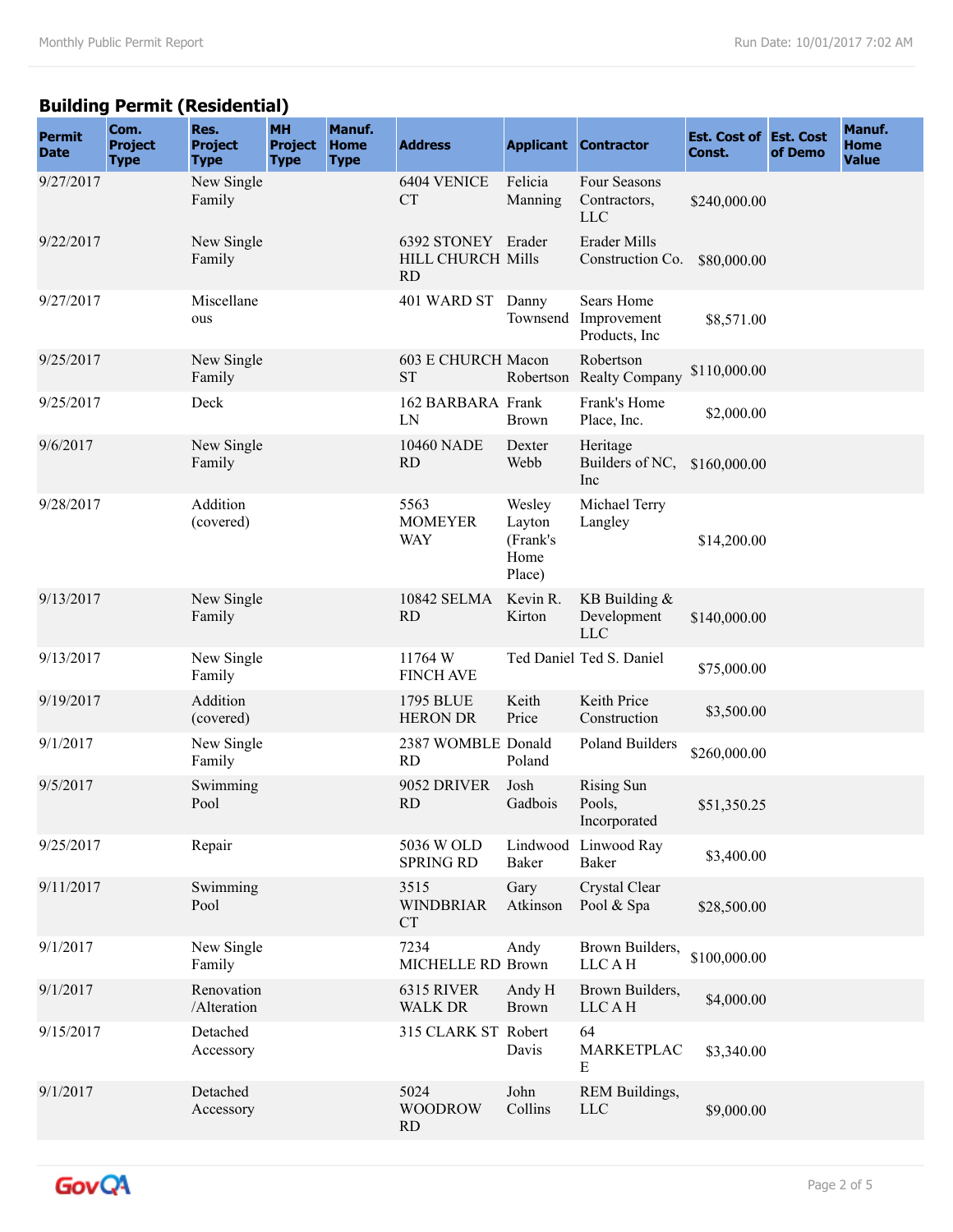## **Building Permit (Residential)**

| <b>Permit</b><br><b>Date</b> | Com.<br><b>Project</b><br><b>Type</b> | Res.<br><b>Project</b><br><b>Type</b> | <b>MH</b><br><b>Project</b><br><b>Type</b> | Manuf.<br><b>Home</b><br><b>Type</b> | <b>Address</b>                        |                                             | <b>Applicant Contractor</b>       | <b>Est. Cost of Est. Cost</b><br>Const. | of Demo | Manuf.<br><b>Home</b><br><b>Value</b> |
|------------------------------|---------------------------------------|---------------------------------------|--------------------------------------------|--------------------------------------|---------------------------------------|---------------------------------------------|-----------------------------------|-----------------------------------------|---------|---------------------------------------|
| 9/5/2017                     |                                       | New Single<br>Family                  |                                            |                                      | 812<br>THORNBERRY Rabitz<br><b>CT</b> | Tara<br>(Wade<br>Jurney<br>Homes)           | Wade Jurney<br>Homes (WJH<br>LLC) | \$66,513.48                             |         |                                       |
| 9/5/2017                     |                                       | New Single<br>Family                  |                                            |                                      | 800<br>THORNBERRY Rabitz<br><b>CT</b> | Tara<br>(Wade<br>Jurney<br>Homes)           | Wade Jurney<br>Homes (WJH<br>LLC) | \$52,707.72                             |         |                                       |
| 9/5/2017                     |                                       | New Single<br>Family                  |                                            |                                      | 801<br>THORNBERRY Rabitz<br><b>CT</b> | Tara<br>(Wade<br>Jurney<br>Homes)           | Wade Jurney<br>Homes (WJH<br>LLC) | \$51,073.64                             |         |                                       |
| 9/5/2017                     |                                       | New Single<br>Family                  |                                            |                                      | 809<br>THORNBERRY Rabitz<br><b>CT</b> | Tara<br>(Wade<br>Jurney<br>Homes)           | Wade Jurney<br>Homes (WJH<br>LLC) | \$66,438.93                             |         |                                       |
| 9/5/2017                     |                                       | New Single<br>Family                  |                                            |                                      | 804<br>THORNBERRY Rabitz<br><b>CT</b> | Tara<br>(Wade<br>Jurney<br>Homes)           | Wade Jurney<br>Homes (WJH<br>LLC) | \$65,071.19                             |         |                                       |
| 9/5/2017                     |                                       | New Single<br>Family                  |                                            |                                      | 808<br>THORNBERRY Rabitz<br><b>CT</b> | Tara<br>(Wade<br>Jurney<br>Homes)           | Wade Jurney<br>Homes (WJH<br>LLC) | \$58,450.16                             |         |                                       |
| 9/22/2017                    |                                       | New Single<br>Family                  |                                            |                                      | <b>1020 CROSS</b><br><b>CREEK DR</b>  | Tara<br>Rabitz<br>(Wade<br>Jurney<br>Homes) | Wade Jurney<br>Homes (WJH<br>LLC) | \$65,071.19                             |         |                                       |
| 9/22/2017                    |                                       | New Single<br>Family                  |                                            |                                      | <b>1100 CROSS</b><br><b>CREEK DR</b>  | Tara<br>Rabitz                              | Wade Jurney<br>Homes (WJH<br>LLC) | \$59,373.13                             |         |                                       |
| 9/22/2017                    |                                       | New Single<br>Family                  |                                            |                                      | <b>1004 CROSS</b><br><b>CREEK DR</b>  | Tara<br>Rabitz<br>(Wade<br>Jurney<br>Homes) | Wade Jurney<br>Homes (WJH<br>LLC) | \$76,406.49                             |         |                                       |
| 9/22/2017                    |                                       | New Single<br>Family                  |                                            |                                      | <b>1008 CROSS</b><br><b>CREEK DR</b>  | Tara<br>Rabitz<br>(Wade<br>Jurney<br>Homes) | Wade Jurney<br>Homes (WJH<br>LLC) | \$65,071.19                             |         |                                       |

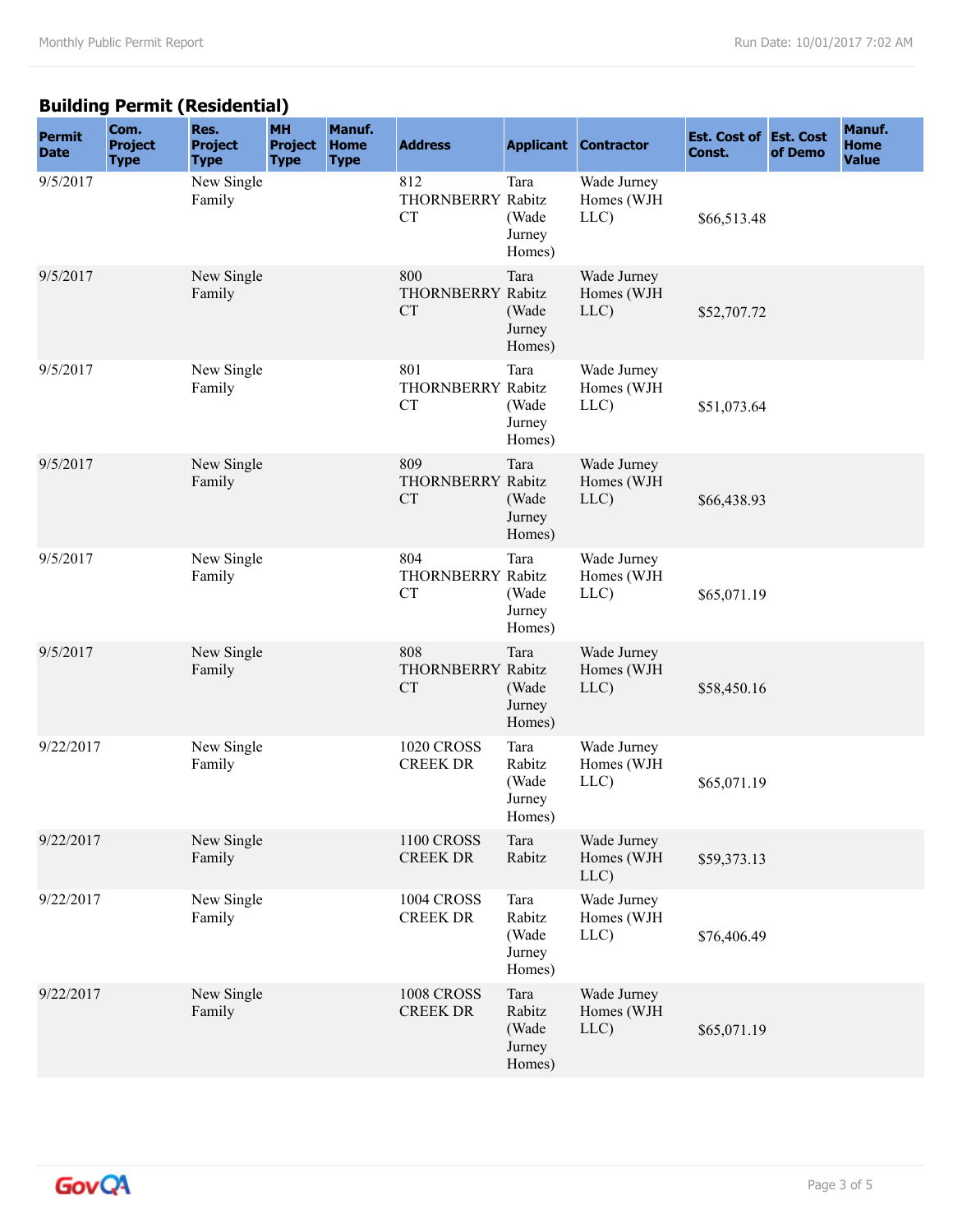## **Building Permit (Residential)**

| <b>Permit</b><br><b>Date</b> | Com.<br><b>Project</b><br><b>Type</b> | Res.<br><b>Project</b><br><b>Type</b> | <b>MH</b><br><b>Project</b><br><b>Type</b> | Manuf.<br><b>Home</b><br><b>Type</b> | <b>Address</b>                       |                                             | <b>Applicant Contractor</b>          | <b>Est. Cost of Est. Cost</b><br>Const. | of Demo | Manuf.<br><b>Home</b><br><b>Value</b> |
|------------------------------|---------------------------------------|---------------------------------------|--------------------------------------------|--------------------------------------|--------------------------------------|---------------------------------------------|--------------------------------------|-----------------------------------------|---------|---------------------------------------|
| 9/22/2017                    |                                       | New Single<br>Family                  |                                            |                                      | <b>1024 CROSS</b><br><b>CREEK DR</b> | Tara<br>Rabitz<br>(Wade<br>Jurney<br>Homes) | Wade Jurney<br>Homes (WJH<br>LLC)    | \$67,708.12                             |         |                                       |
| 9/22/2017                    |                                       | New Single<br>Family                  |                                            |                                      | <b>1028 CROSS</b><br><b>CREEK DR</b> | Tara<br>Rabitz<br>(Wade<br>Jurney<br>Homes) | Wade Jurney<br>Homes (WJH<br>LLC     | \$58,450.16                             |         |                                       |
| 9/22/2017                    |                                       | New Single<br>Family                  |                                            |                                      | 2020 CREEK<br><b>RD</b>              | Tara<br>Rabitz<br>(Wade<br>Jurney<br>Homes) | Wade Jurney<br>Homes (WJH<br>LLC)    | \$66,513.18                             |         |                                       |
| 9/22/2017                    |                                       | New Single<br>Family                  |                                            |                                      | 2009 CREEK<br><b>RD</b>              | Tara<br>Rabitz<br>(Wade<br>Jurney<br>Homes) | Wade Jurney<br>Homes (WJH<br>LLC)    | \$59,373.13                             |         |                                       |
| 9/1/2017                     |                                       | Renovation<br>/Alteration             |                                            |                                      | 9839 LILES RD Jonathon               | Flemer                                      | Custom Tile &<br>Home<br>Improvement | \$30,000.00                             |         |                                       |
| 9/22/2017                    |                                       | Deck                                  |                                            |                                      | 7474<br><b>BAYWOOD RD Gunnels</b>    | Harvey                                      | Phil Carter                          | \$19,000.00                             |         |                                       |

#### **Manufactured Home Permit**

| <b>Permit</b><br><b>Date</b> | Com.<br><b>Project</b><br><b>Type</b> | Res.<br><b>Project</b><br><b>Type</b> | <b>MH</b><br><b>Project</b><br><b>Type</b> | Manuf.<br><b>Home</b><br><b>Type</b> | <b>Address</b>                                    |                                             | <b>Applicant Contractor</b>               | <b>Est. Cost of Est. Cost</b><br>Const. | of Demo | Manuf.<br><b>Home</b><br><b>Value</b> |
|------------------------------|---------------------------------------|---------------------------------------|--------------------------------------------|--------------------------------------|---------------------------------------------------|---------------------------------------------|-------------------------------------------|-----------------------------------------|---------|---------------------------------------|
| 9/5/2017                     |                                       |                                       |                                            | Modular                              | Modular Off-Frame 149 N WILSON Frank<br><b>ST</b> | <b>Brown</b><br>(Frank's)<br>Home<br>Place) | Jackie Waddell<br>M.Hm. Movers            |                                         |         | \$136,415.00                          |
| 9/18/2017                    |                                       |                                       | <b>HUD</b>                                 | e                                    | Singlewid 293 PINE ST                             | Stacey<br>У                                 | Jackie Waddell<br>Crusenberr M.Hm. Movers |                                         |         | \$4,300.00                            |
| 9/28/2017                    |                                       |                                       | <b>HUD</b>                                 | Singlewid 1676<br>e                  | <b>ABERNATHY</b><br>LN                            | Shirley<br>Pollard                          | Jackie Waddell<br>M.Hm. Movers            |                                         |         | \$53,000.00                           |
| 9/22/2017                    |                                       |                                       | <b>HUD</b>                                 | Multi-<br>Sectional                  | 904 N OLD<br><b>FRANKLIN RD Bass</b>              | Cameron                                     | Wood Mobile<br>Home Movers                |                                         |         | \$18,000.00                           |
| 9/13/2017                    |                                       |                                       | <b>HUD</b>                                 | Multi-<br>Sectional                  | 1341<br><b>FREDERICK</b><br><b>COOPER LN</b>      | Wayne<br>Moore                              | Wood Mobile<br>Home Movers                |                                         |         | \$5,000.00                            |
| 9/28/2017                    |                                       |                                       | <b>HUD</b>                                 | e                                    | Singlewid 126 PINE ST                             |                                             | Chris May L & L Mobile<br>Home Service    |                                         |         | \$46,200.00                           |